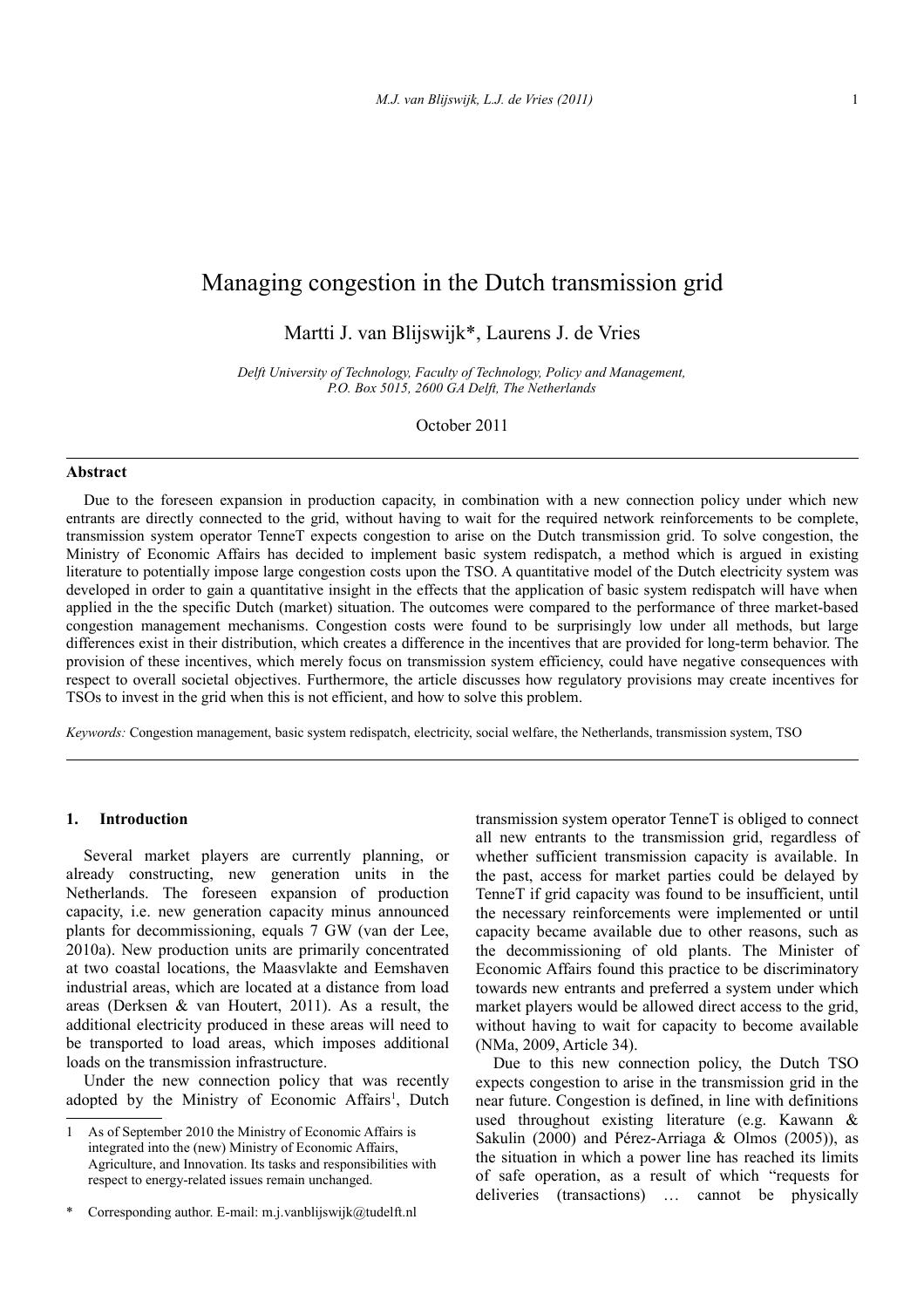implemented as requested" (Lesieutre & Eto, 2004, p. 59). This situation can arise because producers and consumers are free to trade electricity in the liberalized Dutch electricity market, without having to take transmission capacity limitations into account. The units they schedule for dispatch, as the underlying product of their market transactions, may lead to a scheduled power flow pattern which would overload grid elements when physically implemented. The technical objective of congestion management is to rearrange these flows such that grid constraints, as well as market transactions, are adhered to.

In the Netherlands, the Ministry decided that the basic system redispatch method should be used to alleviate congestion when it arises. Under this method, which will be more extensively discussed in the next section, the TSO is responsible for alleviating congestion by contracting generators to increase and decrease their production levels such that the resulting power flow pattern is brought back within limits. However, this method is argued to potentially create excessive congestion costs, which are allocated to the TSO, and that it is particularly vulnerable to the abuse of generator market power (Hakvoort et al., 2009). A quantitative insight in the extent of these consequences is, however, still lacking.

The objective of this article is to quantify the effects of applying basic system redispatch in the Netherlands on the basis of a quantitative model, and to compare these effects to those that would result from applying other congestion management methods. Section [2](#page-1-0) will introduce the basic system redispatch method and discuss the underlying reasons that led to its implementation. Section [3](#page-2-0) will briefly introduce the most important literature on the topic of congestion management. In particular, it will discuss the current European trend towards market-based methods that was identified and discuss which methods will be evaluated during this study. The model itself is introduced in Section [4.](#page-3-0) Section [5](#page-5-0) discusses the key performance indicators that were used to assess the congestion management methods using the quantitative model, while the results that were obtained by its application are presented in Section [6.](#page-6-0) Section [7](#page-8-0) discusses the knowledge and new insights that were obtained on the basis of these quantitative simulation results.

# <span id="page-1-0"></span>**2. Basic system redispatch**

This section discusses the characteristics of basic system redispatch (section [2.1;](#page-1-2) on the basis of Hakvoort et al., 2009) as well as the reasoning behind the decision to implement it in the Netherlands (section [2.2\)](#page-1-1).

#### <span id="page-1-2"></span>*2.1. Characteristics*

Alleviating congestion is the responsibility of the TSO under basic system redispatch. In order to successfully alleviate congestion, it must ensure that sufficient power

is redispatched from the area upstream<sup>[2](#page-1-3)</sup> of congestion, to the area downstream of congestion, i.e. the area which was supposed to consume the excess power produced in the upstream area, but now needs to regulate up capacity to compensate for the power that could not be physically delivered. This is done by organizing two markets, a *constrained off* and a *constrained on* market, in which generators place bids and offers for being regulated down and regulated up, respectively.

The mechanism of basic system redispatch is only applied when congestion would arise on the basis of the scheduled flows under regular market conditions. If this is the case, basic system redispatch is meant to adjust these flows and bring them back within transmission limits. It does thus not intervene in regular market processes and alleviates congestion on the background. Knops et al. (2001) categorize this type of method as a *corrective method*.

Under basic system redispatch, constrained off generators are still credited for their intended production. They can sell the same volume as originally contracted by their customers, regardless of the type of contract used in this transaction. However, since their plants do not need to run, they save their variable costs. On the basis of this notion, Hakvoort et al. (2009) argue that a constrained off generator is thus willing to pay the TSO an amount of money up to the level of its avoided production costs. This would make them better of than having to actually produce. Basically, the generator pays for the transfer of its production obligations to the TSO, which will accept the bids of those generators that are willing to pay most, i.e. have the highest variable costs (assuming that generators bid according to their true variable cost), first.

In the downstream area, the TSO must now acquire sufficient power to compensate for constrained off production, in order to fulfill the production obligations it has taken over. This is done in the constrained on market, in which generators that are located in the area downstream of congestion that still have capacity available (i.e. which was not sold in the regular market) can offer compensatory power. Here, the TSO accepts the cheapest offers, all of which receive a payment according to a pay-as-bid structure.

Congestion costs arise because the acquisition of constrained on power (by the TSO) is more expensive than the height of the constrained off payments. These costs are borne by the TSO, which provides it with an incentive to expand transmission capacity in order to avoid them in the future.

#### <span id="page-1-1"></span>*2.2. Decision*

Anticipating an increase of congestion on the Dutch transmission grid as a result of its new connection policy

<span id="page-1-3"></span><sup>2</sup> The area upstream of congestion is the area which has excess capacity scheduled for production, which cannot (all) be physically transported. As a consequence, some of this capacity may not be physically implemented.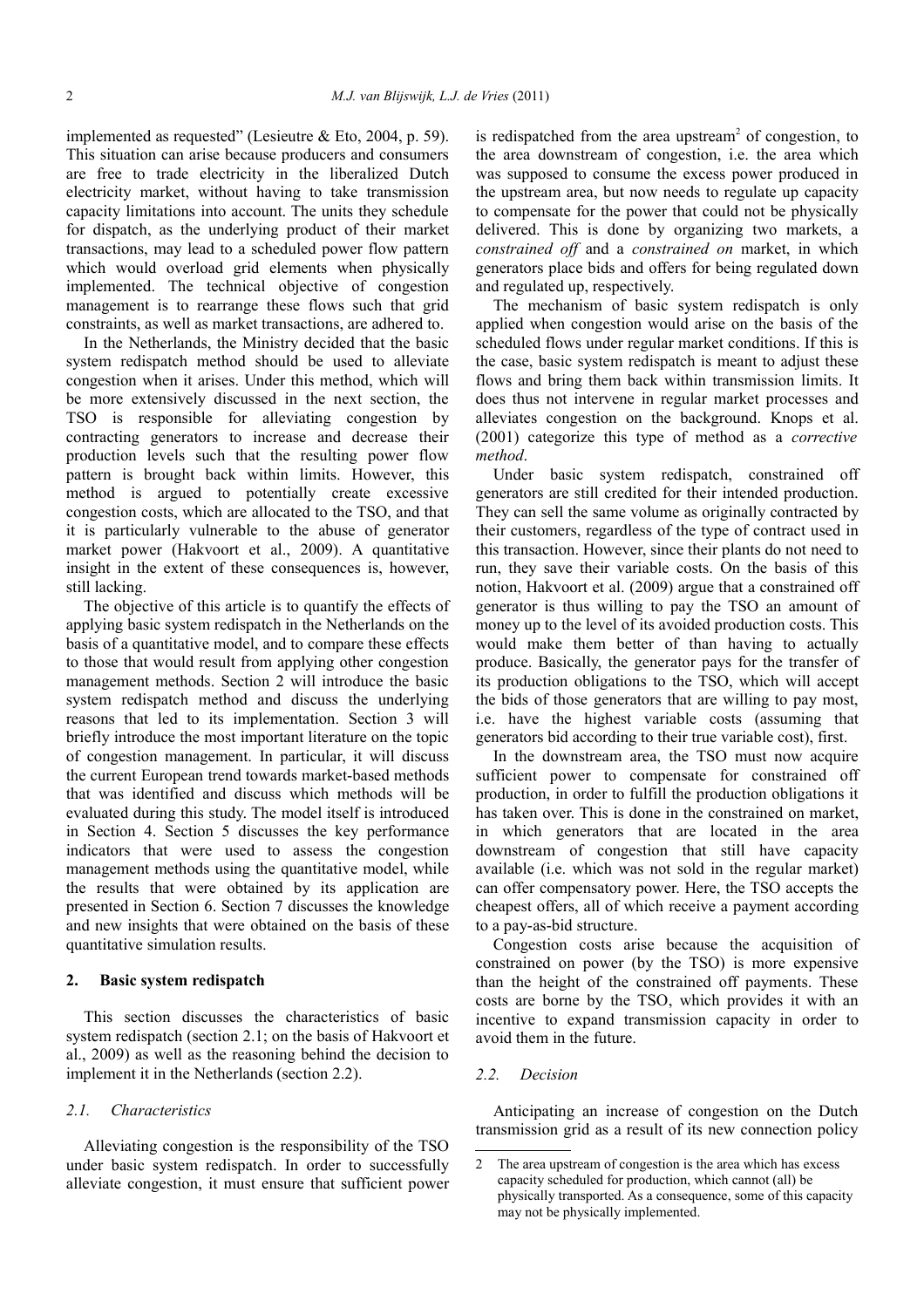and the foreseen expansion of production capacity, led the Ministry of Economic Affairs to investigate possible measures to deal with this congestion. It commissioned D-Cision and The Brattle Group (Hakvoort et al., 2009) to analyze the congestion management options available for the Netherlands. One requirement from the Ministry was that the method should be implementable on the short term, which limited the methods that were considered by this study to those that could be implemented without requiring radical adaptations in the institutional framework governing the electricity sector.

Although D-Cision and The Brattle Group (Hakvoort et al., 2009) recommended system redispatch with cost passthrough to generators, market redispatch, and a hybrid model –a combination of both the former– as the most appropriate congestion management options for the Netherlands, the Minister eventually remained with basic system redispatch, as the implementation of a method that creates a cost that is (only) allocated to generators in an area with excess production was considered to be in conflict with European legislation (van der Lee, 2010b). Basic system redispatch, with costs borne by the TSO, was therefore implemented in the Netherlands and will be used to manage congestion in at least the near future.

#### <span id="page-2-0"></span>**3. Congestion management methods**

Congestion can be dealt with by a variety of measures, and the congestion management methods that are available can be implemented in different forms. Although practically all congestion management methods yield a similar result, in the sense that their application must eventually lead to a decrease in generation upstream from congestion and an increase (of equal volume) downstream, there is a variety of mechanisms available to achieve this outcome. Different methods use different criteria to determine which plants must be ramped up and ramped down, what financial streams must be created to achieve this (or are created as a result), and who benefits from congestion and who experiences a disadvantage.

A rich terminology is used throughout existing literature to refer to the available methods. Methods that possess similar – or even the same – characteristics may be referred to using different terms, and different authors may use the same term while referring to different methods.

On the basis of literature research that was performed in an effort to organize the congestion management terminology used by 34 authors, the present article distinguished six main categories of measures to alleviate congestion. For this structuring effort a number of existing, but for various reasons (scope, antiquity, author background, quality) incomplete congestion management method overviews were used as a starting point (Brunekreeft et al., 2005; Copenhagen Economics, 2006; Hakvoort et al., 2009; Kristiansen, 2007). All congestion management methods can be classified under one of these categories, which are shown in [Table 1.](#page-2-1)

| <b>Active TSO intervention:</b>                        |
|--------------------------------------------------------|
| Transmission capacity adjustments                      |
| Direct capacity allocation                             |
| Redispatch using market-based criteria                 |
| <b>Market coordination:</b>                            |
| Auctioning of transmission rights                      |
| Price differentiation (to geographic area)             |
| Demand-side measures:                                  |
| Congestion solved by consumer reaction to<br>situation |

<span id="page-2-1"></span>Table 1: Congestion management categories

# <span id="page-2-2"></span>*3.1. Market-based congestion management methods*

Although it is not always politically desired, the functioning of any market relies upon the provision of correct signals that provide an incentive (i.e. the correct incentive) for efficient behavior by market participants. The underlying mechanism of markets to achieve this efficiency is the use of price signals. Basic economic theory tells that high prices indicate shortages or another imbalance resulting in excess demand, whereas low prices indicate a surplus and/or low demand. If the (political) choice is made to leave electricity production to the market, i.e. liberalize it, it is therefore necessary to regulate that market in a manner that does not suppress these signals for the market to function properly and to produce efficient outcomes.

Managing congestion using market-based methods allows capacity to be allocated to market parties in a transparent and efficient manner with prices reflecting the true value of transmission capacity, while simultaneously improving liquidity of electricity markets (Kristiansen, 2007). It is argued that economic efficiency can be enhanced using a market-based congestion management approach, and it should therefore come as no surprise that there currently is a tendency towards such market-based systems for managing interconnection capacity between European markets (Brunekreeft et al., 2005; Kristiansen, 2007). Market-based methods do not place the powers and responsibility to deal with congestion management in the hands of authorities that can single-handedly set prices for market participants and decide on the allocation of capacity. This simplifies ensuring, and potentially enhances, transparency and efficiency, as 'decisions' with respect to capacity allocation and prices are made implicitly on the basis of market signals.

Furthermore, a market-based congestion management method is currently being implemented to manage congestion in Sweden internally. The country has been a part of the integrated Nordic electricity market since 1996, which applies market splitting to manage congestion between the national systems of the countries participating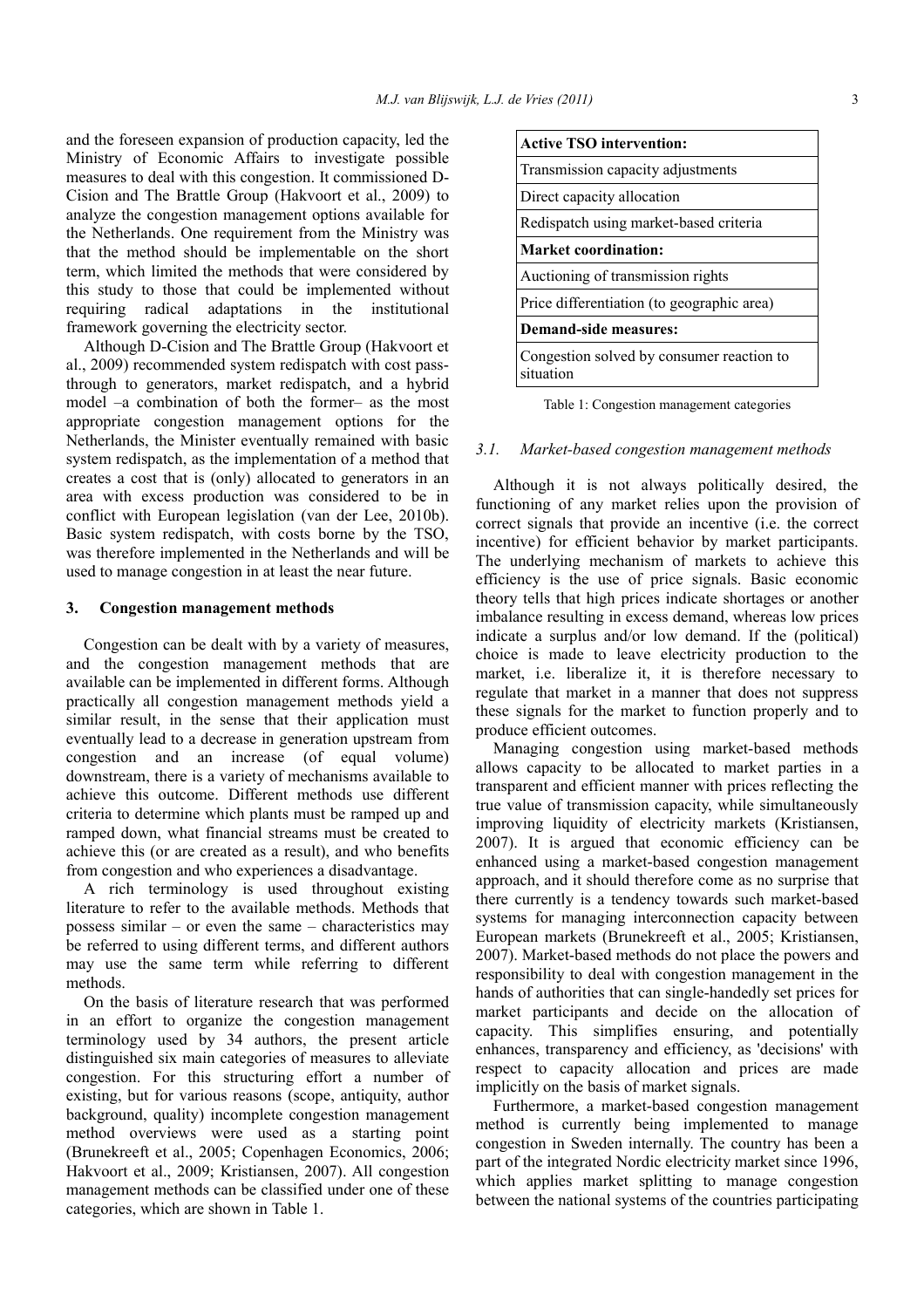in the common market (Norway, Sweden, Finland, and Denmark). Congestion inside Sweden was managed by means of counter trade (Svenska Kraftnät, 2007). Following Norway and Denmark, which already apply different prices in distinct geographical areas if market forces cause a deviation from the system price (Houmøller, 2010), Sweden has now decided to introduce market splitting internally as well.

The current tendency towards market-based congestion management methods in Europe shows, or at the very least indicates the possibility that market-based congestion management methods lead to more efficient outcomes than the more traditional non-market based approaches. Also, the goals set by TenneT and the Dutch government with respect to enhancing the integration of European electricity markets give rise to the appropriateness of using such methods to manage congestion internally, instead of the currently applied method of system redispatch.

Note that several methods  $-$  e.g. system redispatch, counter trading – use some form of market mechanism to alleviate congestion, but are nevertheless not classified as a market-based congestion management method. Throughout this article the term market-based will only be applied to systems where the market itself solves congestion through efficient pricing, unlike methods where the TSO actively trades power to solve congestion. Further note that being classified as a market-based method does not preclude the TSO from playing a facilitating role, for instance by running a spot market where market participants can trade electricity.

## *3.2. Evaluated congestion management methods*

Despite the overall tendency in Europe to apply market-based methods to manage congestion, as was discussed in Section [3.1,](#page-2-2) the Dutch government decided to implement the basic system redispatch method, which is not considered a market-based mechanism in the definition of [Table 1.](#page-2-1) The outcomes from this approach may prove to be (very) different from those that would result from the application of a market-based method. To evaluate whether this is the case, this article will compare a number of market-based congestion management alternatives (see below) to the current approach of basic system redispatch. More specifically, it aims to determine whether the outcomes on important indicators –these are further elaborated in Section [5–](#page-5-0) such as congestion costs, the distribution therefore, the resulting investment incentives, and the opportunities to exert market power would be different under a market-based method.

This article focuses on three market-based congestion management methods, which make use of a geographical price differentiation mechanism to allocate scarce transmission capacity. These methods are compared to basic system redispatch, which makes use of separate 'congestion power markets' to achieve the redispatch volume required to bring transmission flows within limits.

- Market splitting
- Market coupling
- PX-based method
- Basic system redispatch

For those unfamiliar with the characteristics of these methods, a description of the methods is provided in Appendix B.

#### <span id="page-3-0"></span>**4. Quantitative model**

In order to obtain an insight in the quantitative effects of the application of basic system redispatch, and to allow for a comparison to be made with the application of market splitting, market coupling, and the PX-based method, a model was constructed that captures the relevant elements of the Dutch electricity system and allows for calculating the effects of applying these methods. Section [4.1](#page-3-1) discusses the main principles of the modeling technique that was used, section [4.2](#page-4-1) indicates how the system was conceptualized and incorporated in the model, and section [4.3](#page-4-0) introduces the different scenarios to which the model was made subject.

# <span id="page-3-1"></span>*4.1. Modeling technique*

The modeling objective is to provide a quantitative insight in the application of congestion management methods in the Netherlands, using the KPIs that will be introduced in section [5.](#page-5-0) Rather than incorporating production units as generic categories, for instance as a small number of aggregate unit types that represent e.g. the different fuel types available, this requires a model that is able to provide a detailed insight in the underlying causes of congestion on the level of individual production units, all of which are owned by an electricity producer that is active in the electricity market. The model that was constructed takes all individual units and their characteristics as the starting point for dealing with congestion: all producers have a specific cost structure, which depends on the production units they have in place. Each of these units can generate electricity at a specific cost, which depends on factors such as fuel type, age, and technology, and together they determine the total dispatch pattern for the Netherlands, which results in a scheduled flow pattern for the transmission system.

When all (relevant<sup>[3](#page-3-2)</sup>) production units are considered individually, one can gain insight in which specific units are dispatched under particular circumstances. Also, and perhaps even more importantly, one can simulate which units will be still available in this situation. This provides important information in case congestion occurs. When the scheduled flows result in congestion and a congestion management method is applied, this must result in a change of the dispatch pattern. Data on which units are

<span id="page-3-2"></span><sup>3</sup> Whether an individual unit is relevant, depends on its capacity. Small units (< 60 MWe) are not modeled separately, but are considered to be a part of a "competitive fringe", as defined by Lise et al. (2006).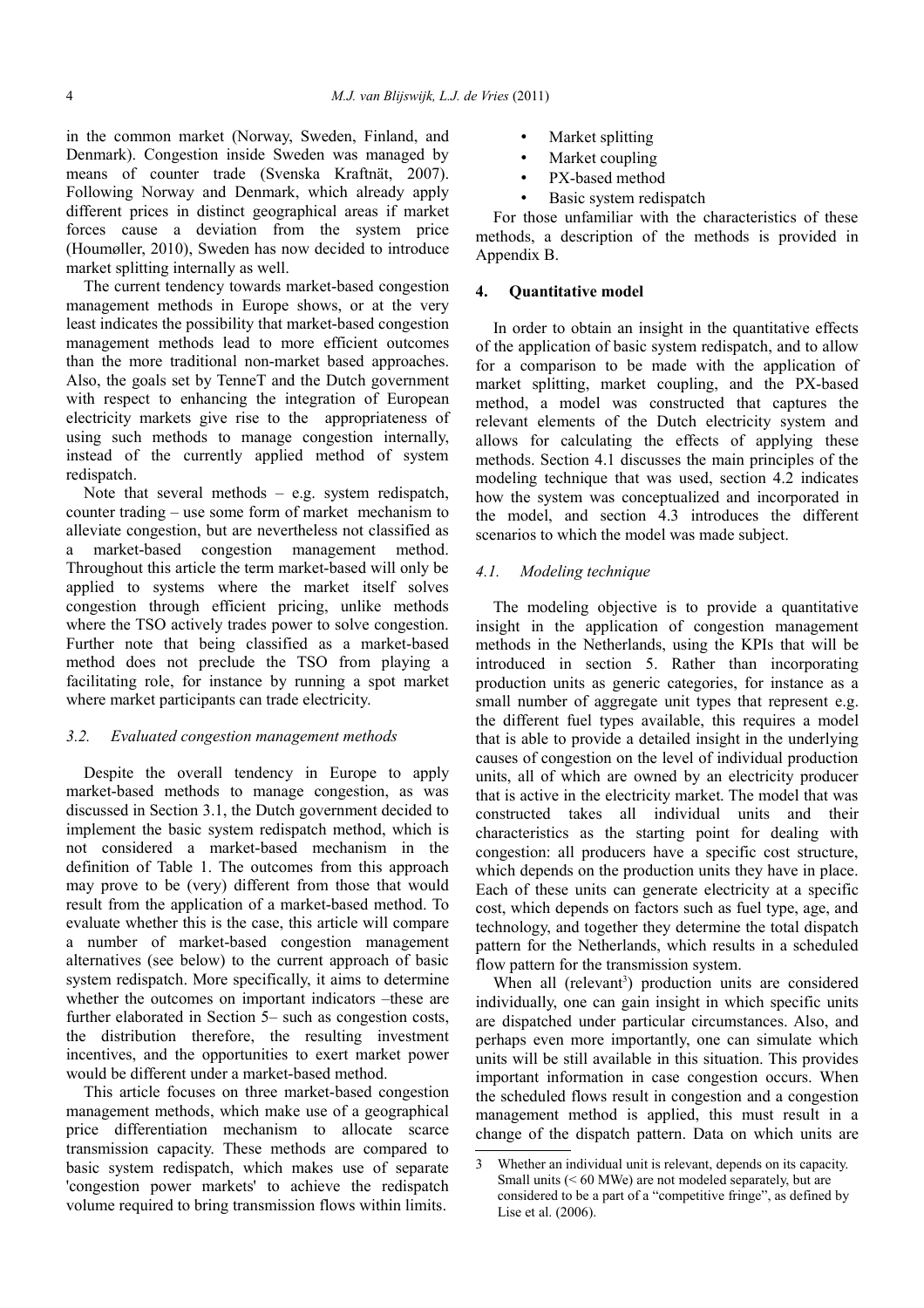already dispatched and which are still available provides useful information on the underlying cause of congestion costs and it supports the identification of possibilities for producers to exert market power.

Lise et al. (2008), Leuthold et al. (2008), Veit et al. (2009), and Weigt et al. (2010) have also performed simulation studies in which models were constructed to simulate the application of congestion management in an existing situation (more specifically, Europe and Germany). These models do not take a purely theoretical approach to evaluate congestion management mechanisms, but aim to gain a practical insight into real problems. Their approaches have in common that the generation side is not incorporated in the model in full detail, but is treated as generic categories of generation units.

The model constructed during the current study therefore contributes to existing literature by simulating the Netherlands distinguishing four internal nodes, rather than considering the country as a single price area, as was the case with the European models of these authors, and also by allowing for all generators to be analyzed separately on the Dutch market. According to Lesieutre & Eto (2004) the lack of readily available data, that is required to measure congestion costs on an accurate level, is a common problem for many studies. Because the current article is written in close cooperation with TenneT, data that is not normally publicly accessible was made available and provided a valuable source of information that greatly added to the significance of the article.

# <span id="page-4-1"></span>*4.2. System conceptualization*

As is shown by [Figure 1,](#page-4-2) the Netherlands is divided into four congestion regions: North Netherlands (with production capacity in the Eemshaven industrial area in particular), the Ring (the area covered by the physical 380 kV ring-structure that exists in the Netherlands), the Maasvlakte (an industrial area where a significant share of new production capacity is planned), and Zeeland (including the Moerdijk industrial area). The decision to distinguish between these four regions is the result of a careful analysis of expected congestion, which was based on the expected developments of the Dutch electricity system (e.g. plans for production facilities, particularly in the Eemshaven and Maasvlakte, and the reorganization of the grid in Zuid-Holland (Derksen & van Houtert, 2011)).

Every congestion region is modeled as a node, which includes producers and consumers, and has transfer capacities with other nodes that reflect those of the physical system. The congestion region (nodal) borders were defined such that the modeled interconnections represent bottlenecks that exist within the physical system, i.e. transfer capacities within the nodes exceed capacities between them. This "bottleneck approach" is required if the assumption that no congestion exists *within* a node is to be held true, because otherwise the model would yield outcomes that were completely meaningless.



<span id="page-4-2"></span>Figure 1: Nodal representation of the Netherlands

# <span id="page-4-0"></span>*4.3. Scenarios*

In order to obtain meaningful results the simulation model was run under different scenario conditions. Four scenarios were constructed, in addition to a 'base case' reference scenario. These are presented in the succeeding sub-sections. Appendix A includes a full description of each of the models, including a discussion on their relevance for application during this modeling study.

#### *4.3.1. Low wind availability in Germany*

This scenario assumes large east-bound transmission flows that are created by relatively high Germany electricity prices, which are in turn the result of low wind availability which shifts the marginal generation unit to an old gas-fired plant, and low prices in the United Kingdom. Electricity is fed into the Dutch transmission grid at the Maasvlakte-node by the BritNed cable, while the Netherlands exports at full commercially available capacity to Germany and Belgium.

#### *4.3.2. Cheap natural gas*

If natural gas were to become cheap enough that gasfired generation units run at variable costs below those of their coal-fired counterparts, this would be likely to lead to a different dispatch pattern across the country, resulting in changed transmission flows. This scenario allows for the simulation of the effects if this were to happen.

#### *4.3.3. Green Revolution*

The Green Revolution scenario assumes that more than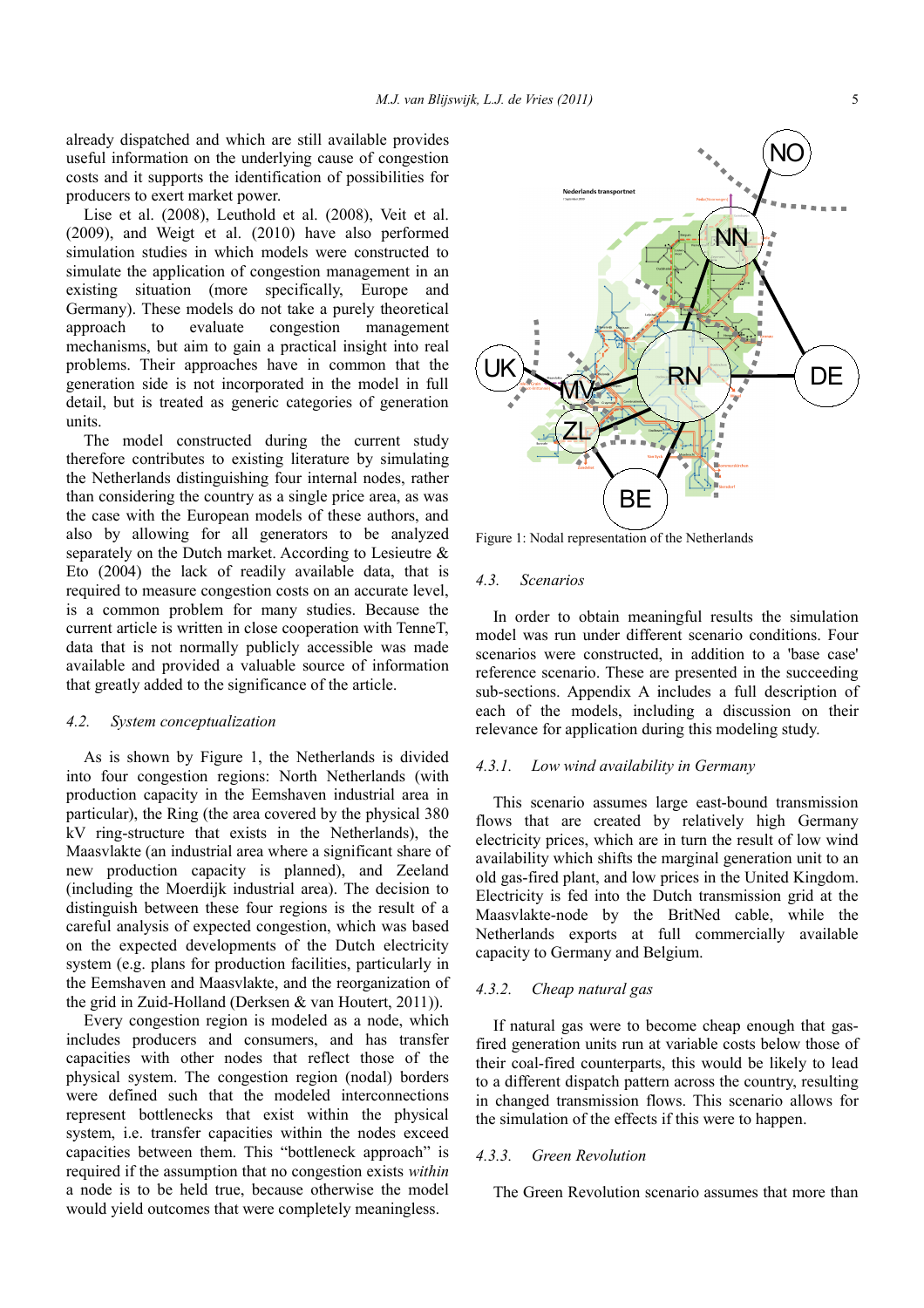3 GW of offshore wind turbine capacity is constructed in the North Sea and that these run at full capacity at a given moment. This would increase the inflow at node Ring and possibly reduce the market price, thereby altering transmission flows within the Netherlands and with its interconnected neighbors.

#### *4.3.4. Code Red*

Most of the production capacity that would be affected by cooling water restrictions that arise from exceptionally warm surface water temperatures are located in the central part of the Netherlands (nodes RN and ZL), whereas capacity that is not as likely to be affected by this problem is located at the coastal regions of nodes NN and MV. If cooling water restrictions are put in place, this would likely lead to a significant shift in unit dispatch and, as a consequence, transmission flows.

## <span id="page-5-0"></span>**5. Key performance indicators**

The four congestion management methods that are considered in this study are evaluated by means of a quantitative simulation model, which was introduced in Section [4.](#page-3-0) The effect of applying these methods will be evaluated on the basis of four key performance indicators (KPIs), which will be introduced in the present section.

#### *5.1. Region congestion sensitivity*

Although congestion is expected to arise particularly on the grid infrastructure connecting the Maasvlakte and the Ring congestion regions, the extent of this congestion is currently still unclear for TenneT. Also, the system effects of the scenario conditions, when they arise, have not yet been accurately quantified. Apart from creating an insight in the development of congestion, which is highly relevant to the Dutch TSO, the insight in the sensitivity of regions to be affected by congestion is also related to the assessment of congestion management methods. It is important to realize that the extent of congestion is not only an indication of the (perceived) problem, but may also influence the conclusions that are drawn from the other indicator scores.

If congestion is expected to be of an incidental nature only, one may attach less weight to the risk of market power abuse or the existence of perverse incentives, compared to a situation in which congestion is structurally present. For instance, as was discussed in Section [2,](#page-1-0) basic system redispatch carries the risk of creating large congestion costs which need to be borne by the TSO and, eventually, the consumer. If it needs to be applied on an incidental basis only, some of the advantages (e.g. shortterm efficient and relatively easily implementable (Hakvoort et al., 2009)) may outweigh the drawbacks, whereas when it needs to be applied on a structural basis, this may no longer be the case. Determining the extent of congestion is therefore a highly relevant element of evaluating and comparing different congestion management methods, because it has an influence on how results should be interpreted.

Although it is rather easy to determine whether a region is congested or not (which is the case when scheduled transmission flows would exceed physical capacity of the power lines connecting that region when implemented) a definition needs to be used to measure the *extent* of congestion. Congestion will be measured on the basis of the volume that needs to be redispatched from the upstream congestion region, to the downstream region. It is quantified by the Extent of Congestion Index (ECI), which was developed for application in the present modeling study. The ECI measures the extent of congestion as the share of capacity that needs to be redispatched in the downstream area to alleviate congestion, as a share of the non-dispatched capacity that is available for this purpose:

$$
ECI = \frac{P_{constrained on}}{P_{not\ distributed}}
$$
 (Equation 1)

Region congestion sensitivity can be analyzed by making a simulation model subject to a wide variety of scenarios and evaluating the number of occurrences and the gravity of congestion. A region is then considered relatively more 'congestion sensitive' if it is more vulnerable to congestion (i.e. scores higher on the ECI) under different scenario conditions than other regions. The 'Region congestion sensitivity' KPI will eventually result in an overview that shows the (relative) extent of congestion under all scenarios that are tested for. These values are subsequently interpreted and result in knowledge about the extent of the problem and the regions that are prone to congestion.

# *5.2. Congestion cost and distributive effects*

When the market functions efficiently and an optimal dispatch of generation units is achieved on paper, transmission constraints may render such a transaction pattern unfeasible in reality. Any other dispatch arrangement that results from applying congestion management will by definition lead to a decrease of total social welfare, because the system is unable to achieve least-cost dispatch. Note that if this "new" dispatch arrangement was more efficient, it would have been implemented by the market in the first place.

Despite the eventual decrease of net social welfare, different congestion management methods use different mechanisms to achieve the new dispatch pattern that results in this decrease, thus causing congestion costs to be distributed among society in a different manner. To obtain a full insight in the effect of different methods, three cost components will be distinguished: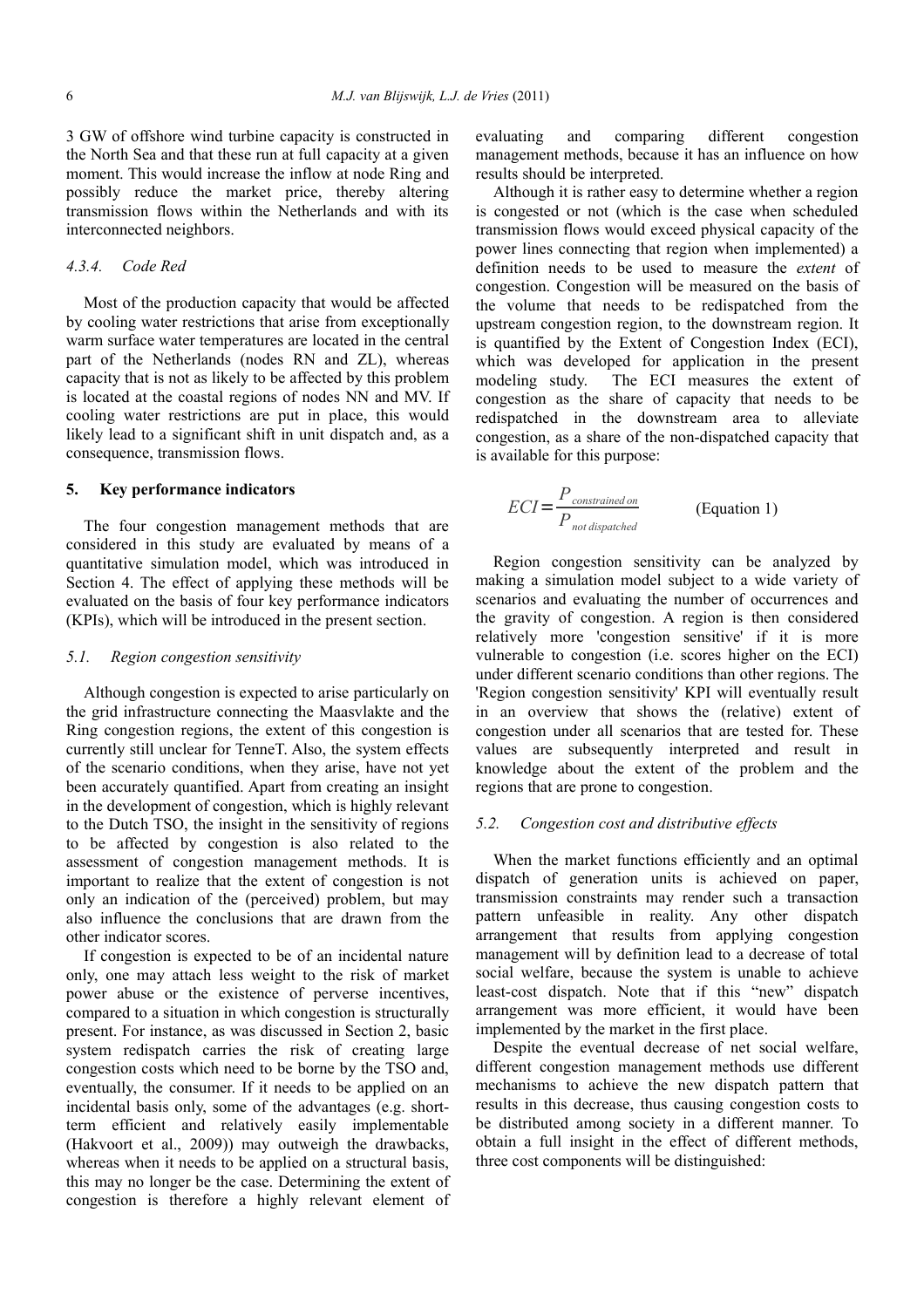- Consumer surplus
	- Upstream area
	- Downstream area
- Producer surplus
	- Upstream area
	- Downstream area
- TSO surplus
	- National congestion
	- International congestion

#### *5.3. Incentives for long-term behavior*

The distribution of congestion costs (and benefits) over society creates different incentives for market players to adapt their behavior. Depending on the welfare effects of these methods, they may, for instance, encourage or discourage investments in areas with excess production capacity.

Congestion management method application outcomes are assessed by evaluating whether the distribution of congestion costs (i.e. relative change of surpluses) create the (investment) incentives that are desired from a societal perspective. This will be done by analyzing the distribution of congestion costs and qualitatively determining what market response can be expected on the basis of this signal.

#### *5.4. Market power*

The extent of market power is quantified by calculating the *Residual Supply Index* (RSI), which was developed by Sheffrin (2002) and argued to be a good indicator of market power in electricity markets by Newbery (2008) and Swinand et al. (2010). The Residual Supply Index indicates the extent to which demand can be met by all generators except for the largest (or any other supply for which one desires to determine the RSI value), and is calculated by the following equation:

$$
RSI [%] = \frac{C_{total} - C_{largest}}{L_{total}}
$$
 (Equation 2)

If the RSI for the largest generator is larger than 100%, this means that the total load at a given moment can be supplied by the other market players together. A value below 100% indicates that (some of) the capacity of this generator is required to fulfill demand because the other generators have insufficient capacity available to serve the load.

# *5.5. Overview of key performance indicators*

To summarize the preceding sub-sections, an overview of the key performance indicators that are used during congestion management method evaluation is provided below. Note that the net welfare effect and distributive

effects of congestion management methods are essentially two components of the same indicator: congestion costs are allocated to market players by a varying degree, and, vice versa, the net effect of these distributive effects equals total congestion costs.

- **Extent of Congestion Index**
- Congestion cost
	- Net welfare effect
	- Distributive effects
- Incentives resulting from this distribution
- <span id="page-6-0"></span>• Residual Supply Index (RSI)

# **6. Simulation results**

This section discusses the results that were obtained after running the simulation model, first with respect to the arising of congestion [\(6.1\)](#page-6-1) and subsequently with respect to the (potentially) different outcomes of applying different congestion management methods [\(6.2\)](#page-7-0).

# <span id="page-6-1"></span>*6.1. Extent of congestion*

Running the simulation model under the conditions of all four scenarios revealed that the Dutch electricity system is rather robust. Only in case of large east-bound flows, as which arose under the *Low wind availability in Germany* scenario, a significant amount of congestion can be expected in the Netherlands. Such a situation would be created when the Netherlands exports a large amount of power to Germany and Belgium (during simulations 6,000 MW was assumed for the year 2016 under this scenario), while BritNed is used at its full capacity to import 1,000 MW from the United Kingdom. Because the variable cost of production in the Maasvlakte region is relatively low due to the presence of new and efficient units, this region was found to have a relatively large share in Dutch production. As the internal demand of the region is low, this creates power flows in eastbound direction, particularly when BritNed also transports power eastward (i.e. electricity is imported from the United Kingdom). This effectively imposes an extra  $2,000$  MW<sup>[4](#page-6-2)</sup> on the grid between Maasvlakte and Ring compared to the situation in which BritNed is used to export power.

The *Low wind availability in Germany* scenario, which included the above mentioned foreign trade flows, resulted in an amount of congestion of 1,292 MW between the Maasvlakte and Ring. This corresponds with an ECI value of 10.58%, which indicates that redispatching this 1,292 MW would only require 10.58% of the initially non-dispatched capacity in regions outside the Maasvlakte to be dispatched in order to solve congestion.

Under the *Code Red* scenario congestion remained

<span id="page-6-2"></span><sup>4</sup> BritNed has a capacity of 1,000 MW, and as a result the difference between imports (+1,000 MW) and exports (-1,000 MW) cause power flows within the Netherlands (MV-RN) to be affected by a load difference of 2,000 MW.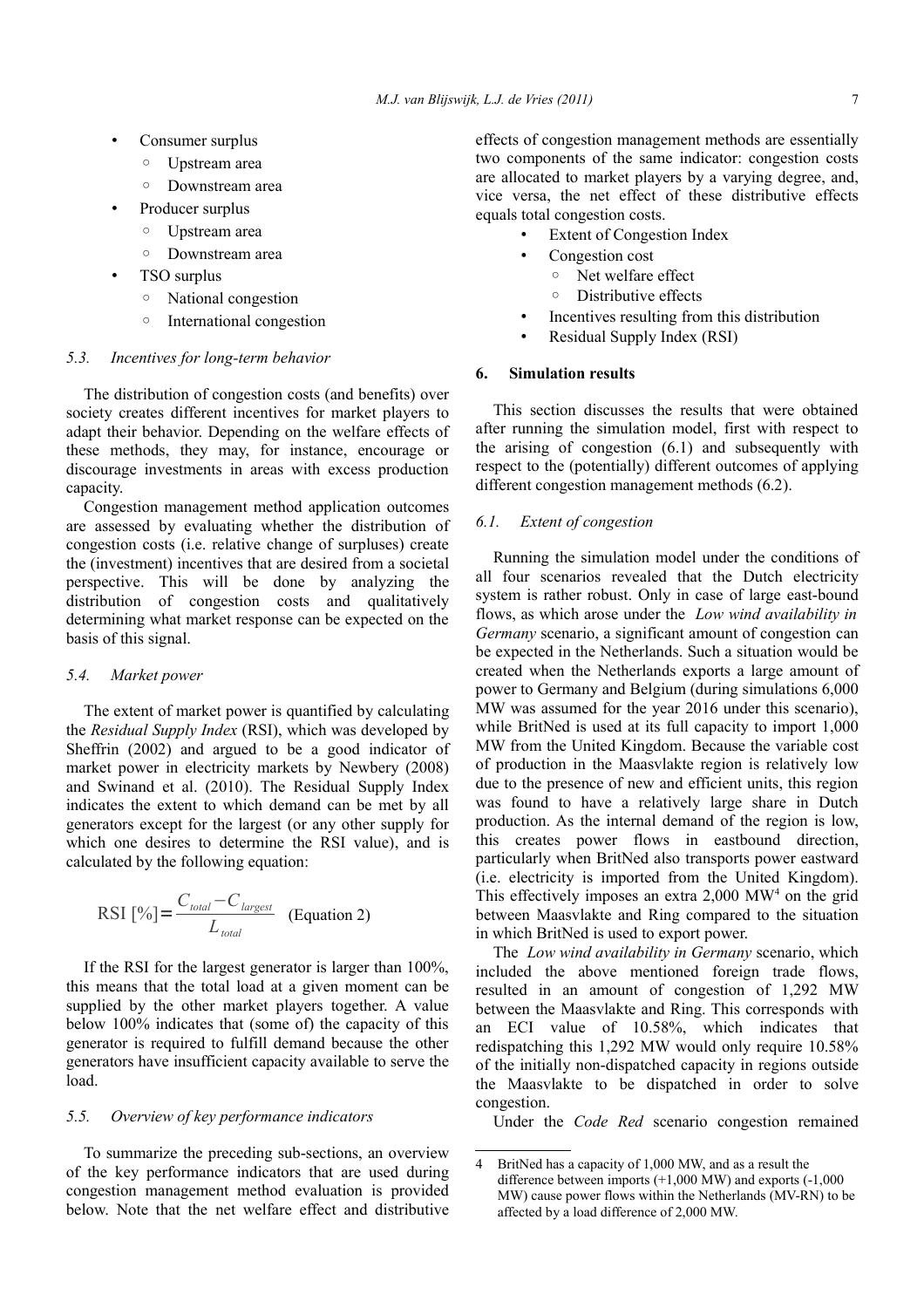limited to 59 MW (ECI: 0.79%), while under the *Cheap natural gas* and *Green Revolution* scenarios no congestion arose at all. This is mainly related to the fact that, as was mentioned above, the Maasvlakte has relatively cheap production capacity available. As a result, a relatively large proportion of capacity is already dispatched under normal circumstances. If external factors cause a rearrangement of the unit dispatch pattern, there is not much capacity left in the Maasvlakte area that can be additionally dispatched. Also, the units that remain available in the Maasvlakte (under normal conditions) after other units in the area have been dispatched, have higher variable costs than the units that are still available in other parts of the country, which, as a result, will be dispatched first if so required.

# <span id="page-7-0"></span>*6.2. Evaluation of congestion management methods*

Under the two scenarios in which congestion occurs (*Low wind availability in Germany* and *Code Red*) congestion costs were found to be very low, with total social welfare losses of only  $\in$  231 and  $\in$  0 per hour, respectively. These costs were low because of the highly similar cost structures of generation units that would need to be constrained off in the upstream area and constrained on in the downstream area in order to solve congestion. However, the distribution of congestion costs shows large variations, as is shown by [Table 2](#page-7-1) for the *Low wind availability in Germany* scenario.

| Cost (Scen. 1)                                 | BSR <sup>5</sup>                        | MS <sup>6</sup>                      | $MC^7$                      | PX <sup>8</sup>                                    |
|------------------------------------------------|-----------------------------------------|--------------------------------------|-----------------------------|----------------------------------------------------|
| Consumers<br>- Upstream<br>- Downstream        | € 0<br>€ 0<br>$\epsilon$ 0              | € 1,258<br>€ 1,258<br>€ 0            | € 1.258                     | $\epsilon$ 0<br>$\epsilon$ 0<br>$\epsilon$ 0       |
| Producers<br>- Upstream<br>- Downstream        | $\epsilon$ 0<br>$\epsilon$ 0<br>$\in 0$ | € 5,305-<br>€ 5,305-<br>$\epsilon$ 0 | € 5.305-                    | $\epsilon$ 231-<br>$\epsilon$ 231-<br>$\epsilon$ 0 |
| <b>TenneT</b><br>- National<br>- International | $€ 231 -$<br>$€ 231 -$<br>$\epsilon$ 0  | € 3,817<br>€4,792<br>€ 975-          | €4,305<br>€4,792<br>$€487-$ | $\epsilon$ 0<br>$\epsilon$ 0<br>$\epsilon$ 0       |
| <b>National SW</b>                             | $\epsilon$ 231-                         | $\epsilon$ 231-                      | €256                        | $\epsilon$ 231-                                    |
| Foreign TSOs                                   | $\epsilon$ 0                            | $\epsilon$ 0                         | $€487-$                     | $\epsilon$ 0                                       |
| <b>Total SW</b>                                | $\epsilon$ 231-                         | $\epsilon$ 231-                      | $\epsilon$ 231-             | $\epsilon$ 231-                                    |

<span id="page-7-1"></span>Table 2: Congestion cost distribution (Scenario 1)

When market splitting or market coupling is applied, generators face a surplus loss equal to  $\epsilon$  5,305, whereas consumers ( $+ \in 1,258$ ) and TenneT ( $+ \in 4,792$ ; considering internal congestion rents only) experience an increase of surplus. Basic system redispatch and the PX-based method do not create these large fluctuations in surplus among society. Under these methods the social welfare loss is allocated to one single (type of) stakeholder (TSO and upstream generators, respectively).

Because each method leads to different stakeholders being affected (to a different extent), the methods provide different incentives for changing behavior with respect to electricity production and consumption, which – considering that short-term price elasticity is low, as is argued by Ackermann  $(2007)$  – might affect production, consumption, and – as a consequence – transmission patterns in the longer term. The following sub-sections discuss the incentives that are created by this cost distribution for each of the methods.

# *6.2.1. Basic system redispatch*

The responsibility of solving congestion under the basic system redispatch method resides with the TSO. The scheme aims to minimize the disturbance to market players whenever congestion affects the feasibility of their transaction patterns. It achieves this by not involving consumers in the congestion management scheme at all, and by only involving generators to the extent that they are absolutely necessary to solve congestion (i.e. by constraining off some capacity and constraining on compensatory power). The other generators are not involved in the congestion management scheme and are not required to take any action.

TenneT can solve congestion by reinforcing or expanding the transmission grid. As a congestion cost of  $\epsilon$ 231 per hour would amount to approximately  $\epsilon$  2 mln. on a yearly basis, grid investments are unlikely to be economically efficient, especially if one takes into account the fact that the simulated scenario conditions are unlikely to be present during every single hour of the year.

It is important to point out that tariff structure regulations could provide an incentive for TSOs to take economically inefficient actions (i.e. encourage it to invest in the grid) when congestion costs are actually too small to make grid investments economically efficient. If a TSO is allowed to transfer the cost of grid infrastructure investments to consumers, while it must bear congestion costs by itself, the TSO would rather invest in grid capacity because investment costs can be incorporated in transmission tariffs, whereas the (smaller) congestion costs cannot.

If grid expansion is economically efficient, compared to accepting occasional congestion costs, basic system redispatch provides the right incentive: congestion, indicating a shortage in transmission system capacity, must be solved by the TSO by expanding this capacity. However, if expanding the grid would turn out to be economically inefficient, it would still be in the interest of the TSO to invest anyway, because unlike congestion costs, it can recover the costs related to these investments.

To solve this potentially perverse incentive, the regulatory framework could be adapted as to allow for a TSO to pass on congestion costs, for instance for a period

<span id="page-7-2"></span><sup>5</sup> Basic system redispatch.

<span id="page-7-3"></span><sup>6</sup> Market splitting.

<span id="page-7-4"></span><sup>7</sup> Market coupling.

<span id="page-7-5"></span>PX-based method.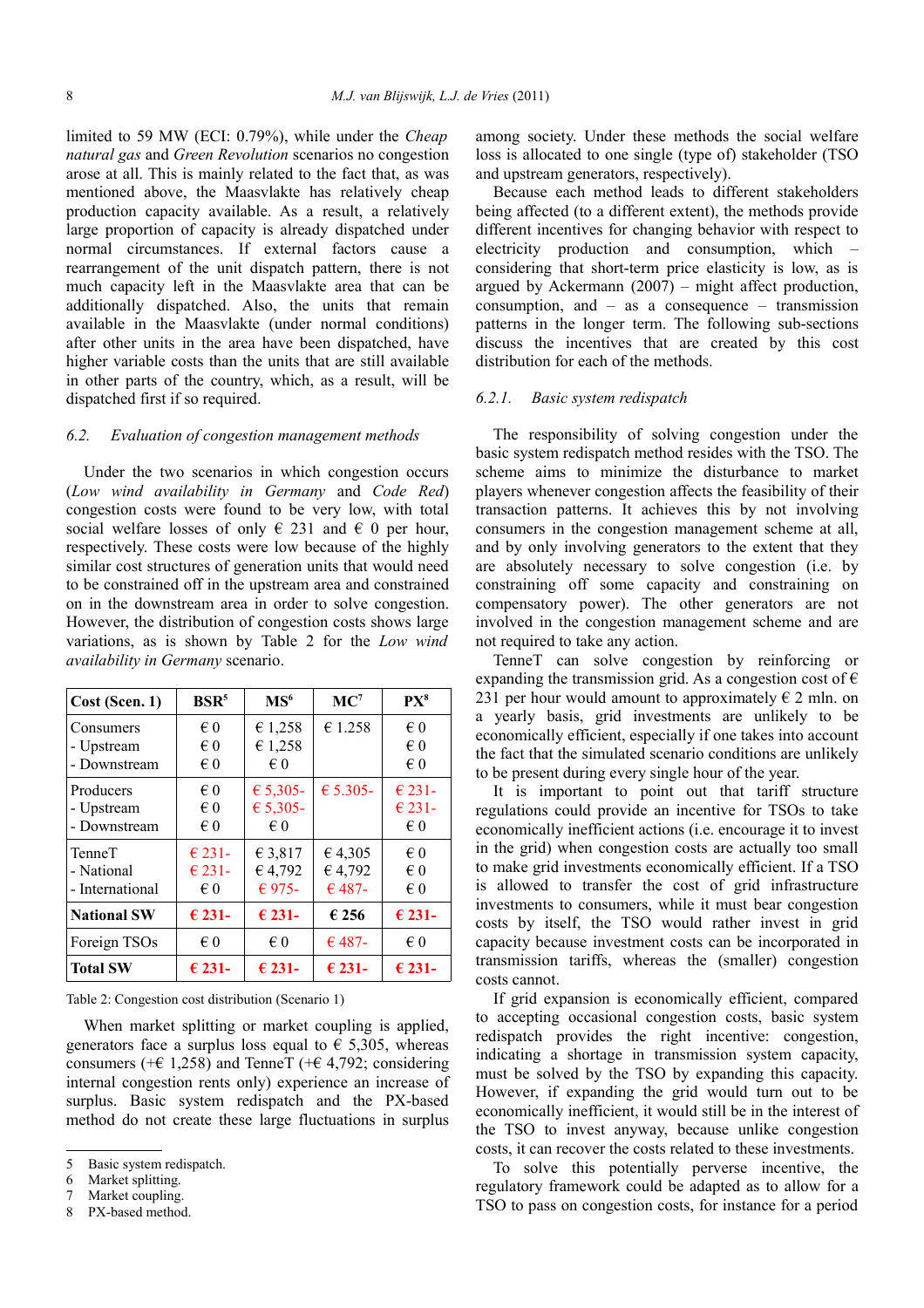of 5 years, if it can show that the societal cost of alleviating congestion by means of grid expansions would outweigh the congestion costs that otherwise arise. In the Netherlands a scheme was implemented that allows the TSO, TenneT, to pass on congestion costs that have a temporary nature, whereas structural congestion costs must be borne by the TSO as an incentive to mitigate these by creating the necessary expansions.

#### *6.2.2. Market splitting*

Although having the same net effect on total social welfare, market splitting creates both large benefits and losses for different stakeholders. The small total cost of congestion is transformed into separate components which show much larger fluctuations than the total cost itself creates. This is caused by the nature of the approach which involves all market players, rather than only those needed to solve congestion as with basic system redispatch. Under market splitting the market clearing price (MCP) is adjusted in two or more congestion regions in order to solve congestion and provide an incentive to adapt behavior. As fluctuations in the MCP affect all stakeholders (in that area) rather than only those required to solve congestion, its impact is larger despite having the same net effect.

Market splitting will primarily transfer wealth from producers in the Maasvlakte region, which has an excess of production capacity, to consumers in the same region and to TenneT, which would benefit from inter-zonal trade. It provides producers with an incentive to decommission inefficient capacity and to not invest additionally in the area, whereas consumers could benefit from locating energy-intensive industries in this area (which also relieves congestion). These findings are in line with Bjørndal & Jörnsten (2007), who discuss that the different welfare effects created by the method provide incentives to market parties for efficient behavior. They also discuss the perverse incentive that is created for TSOs, which would also exist in the Netherlands as TenneT financially benefits from congestion. On the basis of the distributive effects of market splitting it therefore has no incentive to invest in grid capacity, as alleviating congestion would dry up its revenue stream.

In order to mitigate this disincentive, the Office of Energy Regulation could lay down that all congestion rents are invested in the transmission system. However, if the cost of investment outweighs the actual societal cost created by congestion (which was found to be small), it would be socially inefficient, and thus undesired, if the TSO would heavily invest in transmission capacity, only to mitigate these small costs.

Alternatively, Bjørndal & Jörnsten (2007) and Kristiansen (2007) mention that these revenues could be used to lower transmission tariffs. This would keep the locational incentives intact, while not providing a disincentive to the TSO. It is relevant to point out that this would effectively result in a transfer of wealth from generators to consumers in the Netherlands, as currently only consumers must pay for transmission tariffs. Transferring congestion rents to consumers may therefore be appropriate if transmission costs are created by generators that solely produce electricity for export purposes. However, it falls outside the scope of this study to determine what transmission pricing structure is most desirable.

# *6.2.3. Market coupling*

Under the market coupling mechanism a welfare and incentive distribution will be created that is in principle similar to market splitting. A difference arises because of the assumption that the market coupling scheme will be incorporated in the European market coupling mechanism, rather than market splitting, which is assumed to be applied only after transmission flows are determined on a European level. This makes congestion a national issue under market splitting. Considering the excess capacity and resulting lower MCP in the Maasvlakte area, market coupling versus market splitting would results in a benefit for the TSO in the Netherlands, as TenneT no longer needs to compensate a TSOs for decreased congestion rents (compared to the situation in which the Netherlands were to be considered as one market with a uniform price) with respect to trade with the United Kingdom over the BritNed cable.

# *6.2.4. PX-based method*

Because a cost is incurred to be located in an area with excess capacity, both for generators that are constrained off (because they are not compensated) as well as those that are not constrained off (because they receive a smaller MCP if compensatory power comes at a cost above MCP), it creates an incentive for generators to be located outside the upstream congestion area. The TSO only faces a cost if the cost of production in the upstream area is relatively expensive, because in this case they cannot fully transfer the cost of constrained on power and must bear a share by itself. Consumers are not financially incentivized at all under the scheme.

Because more than 3200 MW of congestion would need to arise in the Netherlands before the TSO would be required to bear some of the cost arising under the PXbased method, one can conclude that the method will in practice primarily create an incentive for producers in the Maasvlakte area which has excess production in place.

## <span id="page-8-0"></span>**7. Discussion**

With the completion of the power plants currently under construction in the Maasvlakte and Eemshaven industrial areas, the slope of the supply curve will be nearly flat in a wide range around the MCP intersection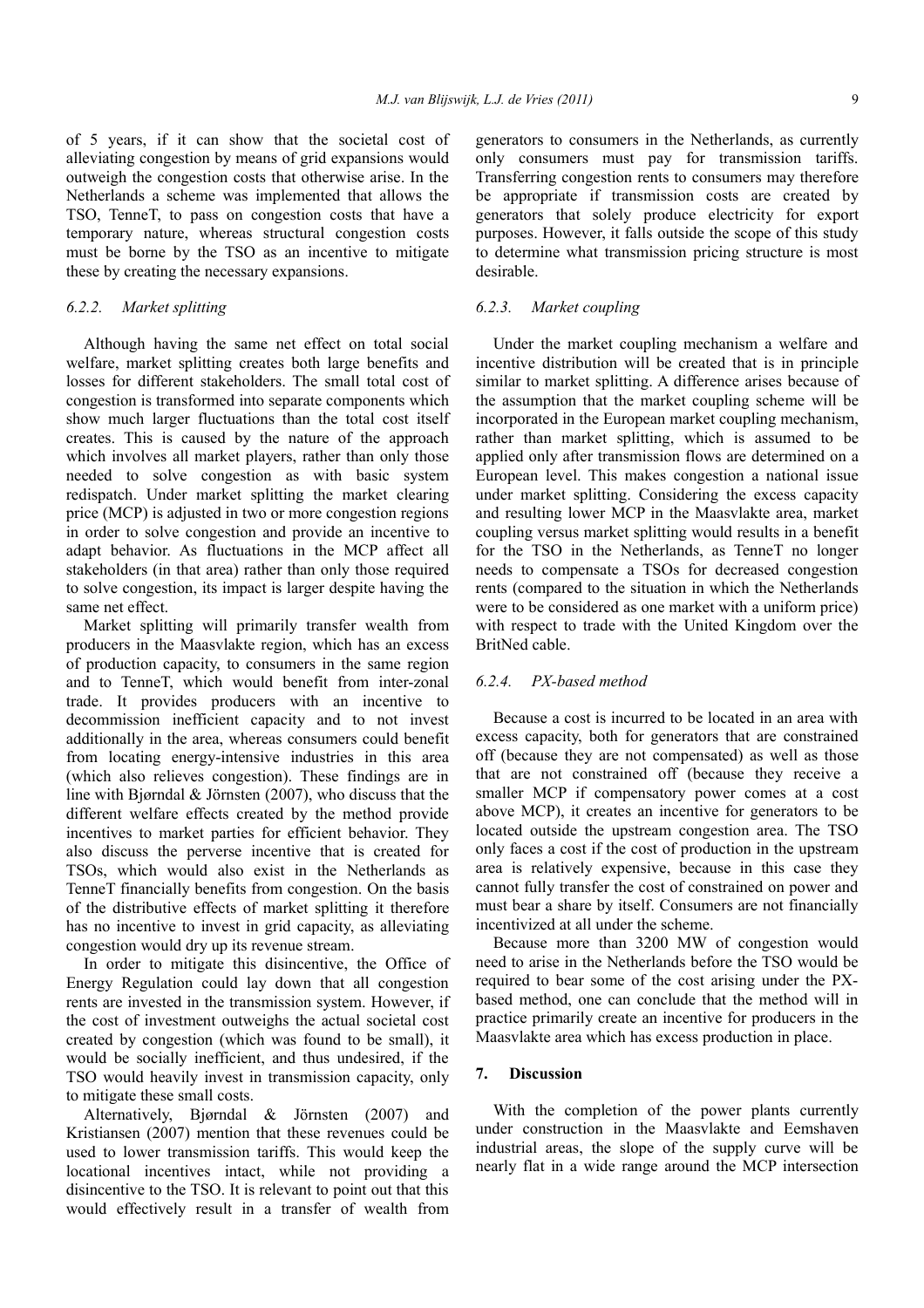point under peak load conditions<sup>[9](#page-9-0)</sup>. A lot of production capacity will be available to produce electricity at costs that lie within a narrow bound. Together, these units can generate almost 12,000 MW with a production cost difference of only  $\epsilon$  0.97 / MWh between the cheapest and most expensive plants. This holds for both the Maasvlakte area, which was found to usually be the area upstream of congestion, as well as the rest of the Netherlands, which was found to usually be the downstream area<sup>[10](#page-9-1)</sup>. As a result of the similar pricing structures underlying these offers, congestion can be mitigated at a very low cost. Even in case 1292 MW of capacity needs to be redispatched, the total societal cost ( $\in$  231 / hr) is almost negligible and very likely to be low even if the scenario conditions were to be present all year long ( $\in$  2 mln., if extrapolated to 8760 hours).

The distribution of these costs may create larger differences for some stakeholders, however. As these distributive effects are different among the methods, they therefore provide different long-term incentives for market parties to adapt their behavior.

Basic system redispatch does not provide an incentive for alleviating congestion, and even enables generators to benefit from inefficient decisions, such as delaying the decommissioning of inefficient units (Hakvoort et al., 2009). This is intrinsic to the method, as it is developed to transfer all responsibility and incentives to the TSO in order to maintain a copper plate approach for the electricity system. Considering the specific characteristics of the Dutch electricity system, however, this is unlikely to play a role in the foreseeable future. All units in the Maasvlakte area (which was found to be most sensitive for congestion) that produce at variable cost levels near MCP (and are thus more likely to be constrained off under congestion) are rather new (commissioned between 2003 and 2014). As a result, decommissioning considerations currently play no role.

Market splitting and market coupling would provide the largest incentives, with distributive effects that are an order of a magnitude larger than the net societal cost of congestion. Under the PX-based method, which also allocates congestion costs to generators in the upstream areas, the resulting incentive is much smaller. These methods lead to economically efficient outcomes from a transmission system efficiency perspective, because they impose an additional cost for generators located in areas with excess production capacity by making the value of electricity transmission explicit. This provides an incentive for market parties to alleviate congestion, as it discourages new investments in generation capacity and attracts consumers with energy-intensive facilities (note that the scope of this article is limited to generators).

However, this could also lead to socially undesirable actions. Although a price is attached to scarce transmission capacity, the congestion-relieving actions that are taken on the basis of these costs – which are efficient from a transmission perspective – may cause other, socially undesirable effects. For instance, locating a lot of production capacity at the Maasvlakte is inefficient from a transmission perspective, but locating coal-fired power plants at that location may be<sup>[11](#page-9-2)</sup> socially desirable from e.g. an environmental (far away from residential areas) or a security of supply (fuel and cooling water availability) perspective. These could also be expressed in monetary form, and the provision of a strong incentive to reduce congestion that is solely based on transmission system efficiency, may thus not be in the societal interest.

The proposition that market-based methods lead to more efficient outcomes than non-market-based methods, which was introduced in Section [3.1,](#page-2-2) was found to apply, but only in the long-term and when considering the issue from a mere transmission system efficiency perspective. Quantitative simulation showed that all methods perform equally well with respect to short-term efficiency and that they only differ in their distributive effects. These results were found to be consistent with existing literature. The congestion cost allocation of market splitting, market coupling, and –albeit to a lesser extent– the PX-based method provides better incentives for generators to behave efficiently, considering the availability of transmission capacity, than basic system redispatch.

However, this section discussed that there are relevant factors other than transmission system efficiency only. Generators have various reasons to decide on a particular location for a new production unit, and a transmissioninefficient decision may very well outweigh the costs of congestion. This is particularly true when considering the fact that congestion costs are expected to be small in the Netherlands. The market-based methods that create incentives to discourage generation capacity from being located in areas with excess capacity were found to create strong incentives for generators to locate outside these areas. However, such strong incentives could force generators to take decisions that are efficient from a transmission system efficiency perspective, while these may be outweighed by the negative consequences on other criteria (which can be either or both in the societal interest and/or the interest of the generator).

As a general conclusion to the evaluation of congestion management methods applied in the Netherlands, the above can be summarized by stating that the quantitative evaluation of methods has found that not a single, "almighty" congestion management method can be distinguished on the basis of their economic welfare effects. Nonetheless, it has provided other useful insights, such as that with the current availability of production

<span id="page-9-0"></span><sup>9</sup> The estimated peak load in the Netherlands for 2016, minus imports from UK and Norway, plus exports to Germany and Belgium, is approximately 26 GW.

<span id="page-9-1"></span><sup>10</sup> Note that the figure of 12,000 MW applies for the Netherlands as a whole. For the separate upstream and downstream areas these values are 2,348 MW and 9,215 MW, respectively.

<span id="page-9-2"></span><sup>11</sup> Evaluating the precise effects on and from geographical siting considerations did not fall within the scope of this article. Hence, 'may be' is preferred above 'is'.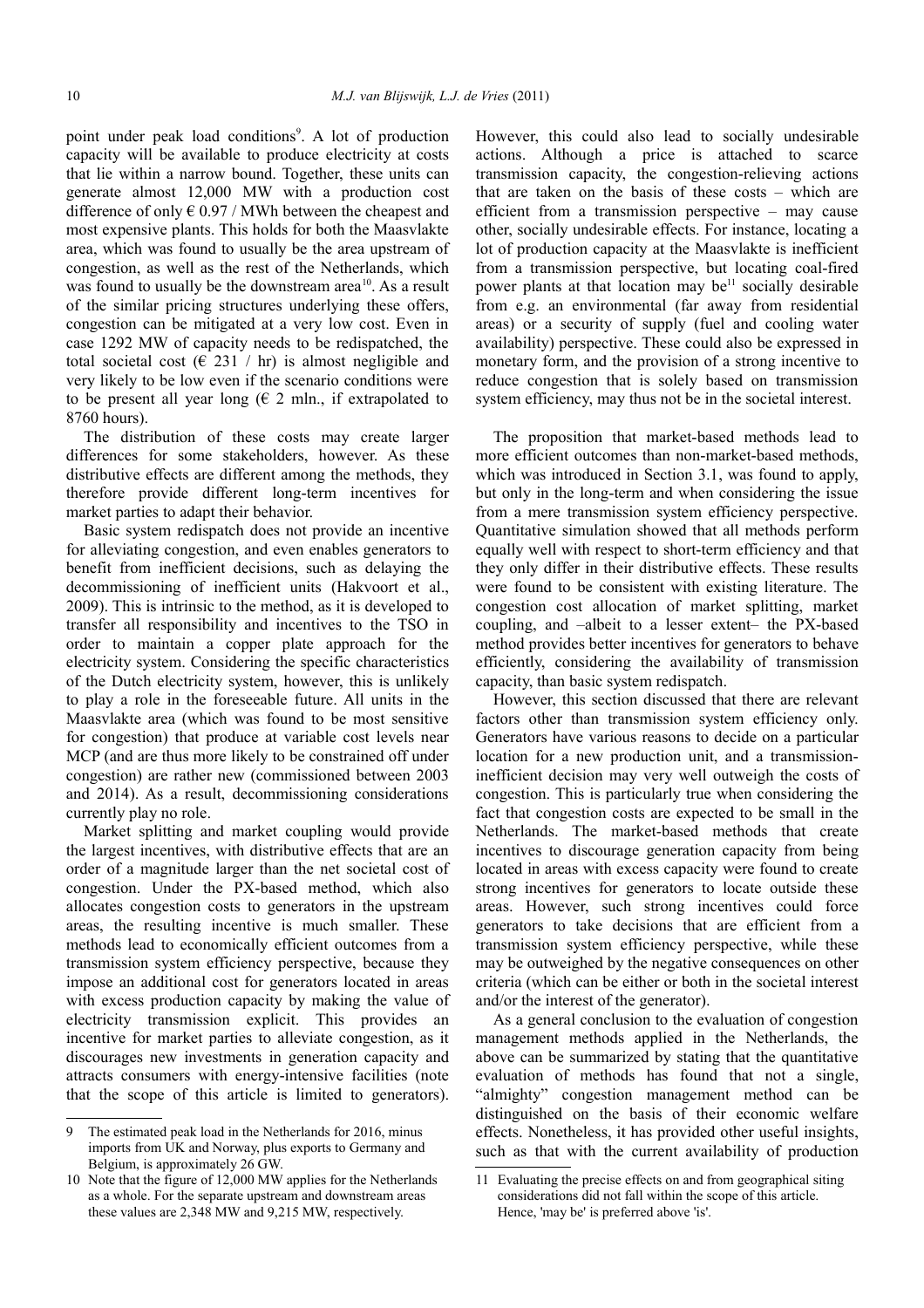units (i.e. available in 2016) congestion costs are expected to be small. Also, several aspects with respect to the secondary and long-term effects of applying these methods in the Netherlands were explained, and important regulatory considerations were addressed.

#### **Appendix A: Scenarios**

This appendix provides the full scenario descriptions that were used to simulate the model using different input factor values. It also indicates the practical relevance of each scenario.

#### **A.1. Low wind availability in Germany**

*A large increase in production capacity has turned the Netherlands from a net importer into a net exporter of electricity. As a result of the completion of new production capacity, prices in the Netherlands are now structurally lower than in Germany when wind availability is low. Because the markets are coupled, electricity can easily flow from low price to high price areas, thus creating flows in the direction of the latter. Although lower than in Germany, electricity prices in the the Netherlands still fluctuate around the same level as prices in the United Kingdom. This leads to a situation where the power flow in the BritNed interconnector is frequently reversed, which has important implications for the connection between the Maasvlakte and the Ring. The power flows imposed on the lines connecting these nodes easily vary by up to 2000 MW (from 1000 MW in one direction to 1000 MW in the other) due to the direction of the power flow in this line. This scenario assumes high wind availability for British off-shore wind parks, resulting in British prices to drop below those in the Netherlands.*

Currently, there is a high degree of uncertainty with respect to electricity flows to and from the Maasvlakte. This is mainly due to the BritNed connector, which directly connects the electricity grids of the Netherlands and Great Britain and can feed in or withdraw as much as 1000 MW at a time. Given that the Maasvlakte as an individual node will have excess production capacity in place (i.e. greater than demand within the same node) and will practically always export, the direction of the power flow has large implications for the connection between the Maasvlakte the rest of the country, specifically for the Ring as this is the only internal node the Maasvlakte is connected to. Depending on the direction of the BritNed power flow this connection is differently affected.

If British prices are higher than those in the Netherlands power will flow towards Great Britain and the connection Maasvlakte-Ring is not expected to be excessively loaded. However, the opposite situation, where the BritNed connection feeds in an additional 1000 MW, TenneT foresees potential congestion in the Maasvlakte-Ring connection, particularly in the absence of the Randstad 380kV-ring. Not only will the "normal" amount of power (i.e. the power that would flow if BritNed is fully used in the westbound direction) need to be transported along these lines, but another 2000 MW would be added: 1000 MW that would otherwise be produced at the Maasvlakte and exported to Great Britain, and 1000 MW produced in Britain and transported to the continent.

#### **A.2. Cheap natural gas**

*Several large discoveries of oil and gas fields around the world have significantly driven down the prices of these fuels, which results in gas fired plants having become cheaper than those that run on coal. Producers rather dispatch a gas fired plant now their marginal costs have dropped below those of coal fired plants, and are supported in this decision by the national government which hopes to reduce carbon emissions by the increased usage of gas rather than coal. The depletion of oil and gas fields that was once considered a major problem is no longer an issue now that new sources are commercially viable to be exploited. Despite warnings from the academic community that the current abundant availability of oil and gas by no means implies the existence of sufficient long-term reserves is neglected as people enjoy the short-term economic advantages of the recent discoveries. Because of the environmental advantages that natural gas has over coal, the call for stringent emission reductions is no longer present with a majority of society and politicians. Although the European emission rights trading system is still in place, the cost of a CO2 emission right is at an almost record low. And hardly anyone cares.*

In this scenario coal fired plants are more expensive to run than those that use natural gas, which is expected to have an effect on dispatch decisions and network flows. These flows may change when gas fired plants become cheaper than coal fired plants, because different plants are used than was the case before. Of course, the difference is likely to be minor under circumstances when most plants would be dispatched anyhow – for instance during (regular) demand peaks or if electricity prices on decrease on the whole, resulting in increased demand. This scenario is thus run with moderate demand, with a real change in the plant dispatch patterns.

#### **A.3. Green Revolution**

*Despite a temporary drop in 2009 due to the worldwide economic crisis, prices of fossil fuels have continued to climb. This has made investment in renewable energy sources more attractive, although the main driver behind the investments originated from increased attention and support from the Dutch national government. An era of Green Revolution has begun and has led to several major wind parks in the North Sea. There is consensus among government, population, and environmental organizations that offshore wind parks are the best option to mitigate*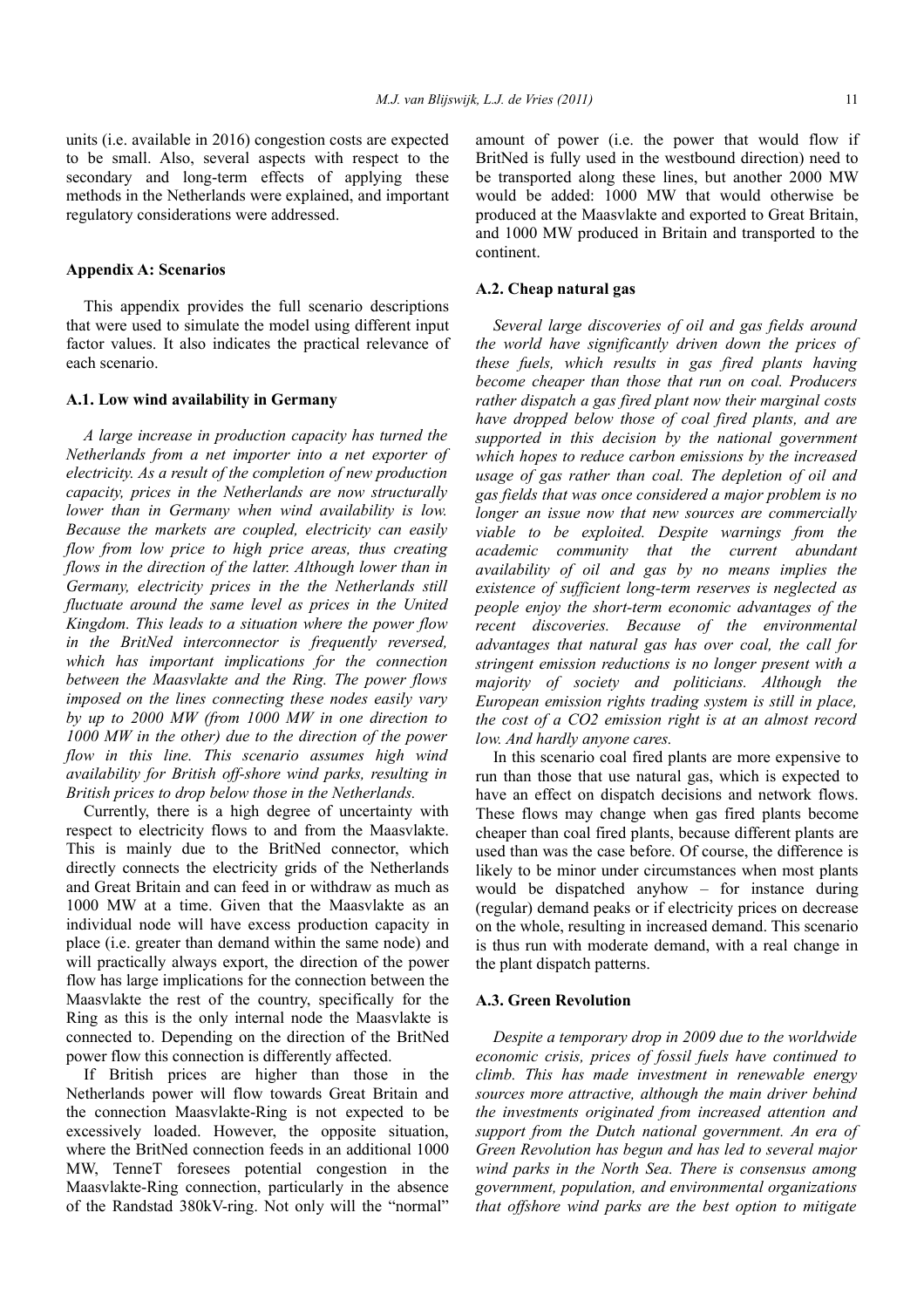*climate change and (foreign) fossil dependency in a country as densely populated as the Netherlands. These wind parks do, however, create additional transmission needs which cannot always be met by the current grid. In total 900 MW is fed into the Dutch transmission grid at the Eemshaven (node NN), 1513 MW in the province Noord-Holland (node RN), and 775 MW in the province Zuid-Holland (node MV). Transmission capacities between Eemshaven / Maasvlakte and the Ring have not been increased and thus remain in their 2015 state.*

Large scale application of wind power in the Netherlands almost inevitably leads to offshore wind parks, due to high population density. If these wind parks are connected to the transmission grid at coastal nodes where production capacity is already expected to increase, there is a realistic possibility that congestion is further increased. With respect to congestion management it is thus relevant to gain an insight into the effects this has for the development of congestion in the grid.

# **A.4. Code Red**

*An exceptionally hot summer has caused temperatures of inland waters such as rivers and canals to rise above 23°C. In order to prevent exceeding the maximum temperature thresholds set to protect the environment, several power plants are forced to shut down. Thermal power plants heat up the cooling water they use by approximately 7°C and thus exceed the maximum allowed cooling water release temperature of 30°C. Available reserve capacity is down to 200 MW and TenneT proclaims a code red situation, because there is a serious risk of physical power shortages to arise as a result of demand exceeding supply. Consumers of electricity do not appear to respond to the code red situation and continue to use power as they would normally do.*

*Furthermore, the scenario assumes that similar cooling water problems have arisen in Germany which has resulted in an old gas fired plant being the marginal unit. Because all units that are shut down are located at noncoastal locations (node RN and ZL) and use rivers and lakes as a heat sink, power flows from coastal areas (nodes NN and MV) increase to serve the load. Wind availability is very low so the wind farms connected to node RN cannot mitigate the drop in supply. Plants located near the coast (particularly Maasvlakte and Eemshaven) are not affected, as they can continue to use the (colder) North Sea water for cooling.*

This scenario is relevant because the plants that would be affected by cooling water regulations first are nearly all connected to the Ring (node 2, RN) or located in Zeeland (node 4, ZL). If production drops at these nodes, electricity will need to be imported from other nodes. This includes Maasvlakte and North Netherlands, which are expected to already export to the Ring under normal circumstances due to excess production capacity being available in the Eemshaven and the Maasvlakte. Additional need for power from these sources may place

additional loads on the network which may not be feasible.

## **Appendix B: Description of methods**

# **Market splitting**

Under market splitting a market is divided in two or more nodes, but it is in principle cleared as one single market with a uniform price. If the transaction pattern as desired by market players cannot be physically implemented, the market is split into two or more nodes with price differences corresponding to the shortage in transmission capacity. See e.g. Ehrenmann & Smeers (2005), Kristiansen (2007), and Pignon (2002).

## **Advantages:**

Economically efficient Increased liquidity (compared to nodal pricing, market coupling) Locational incentives are provided

# **Disadvantages:**

No incentive for TSO to expand capacity

# **Market coupling**

Market coupling distinguishes a number of nodes in an electricity system, each of which is assured (or assumed) to have no internal congestion. The market coupling mechanism determines a spot market outcome for each node separately and subsequently calculates the optimal (e.g. mazimizing social welfare, as is currently the case in the North-West European region) transmission flows between these areas. Price differences among the nodes are levelized if sufficient transmission capacity is available, and a scarcity is reflected in different prices. See EMCC (2011).

#### **Advantages:**

Economically efficient Locational incentives are provided

#### **Disadvantages:**

No incentive for TSO to expand capacity

# **PX-based method**

The key characteristic of this method is that geographical cost differentiation is applied, but uniform pricing is maintained. All producers are required to offer their production into a central spot market, regardless of other supply obligations. Effectively they place a bid for transmission capacity. Depending on the feasibility of the market transaction pattern, some initially accepted offers may be rejected (does not apply to renewable sources, insofar these are below MCP) and rejected offers (above market clearing price) are accepted to cover the loss in production. The latter are paid a price equal to their offer, whereas the former receive no compensation whatsoever. Accepted offers which lie within a constrained zone (that is, one or more offers from their zone were rejected due to transmission constraints) receive a price below market